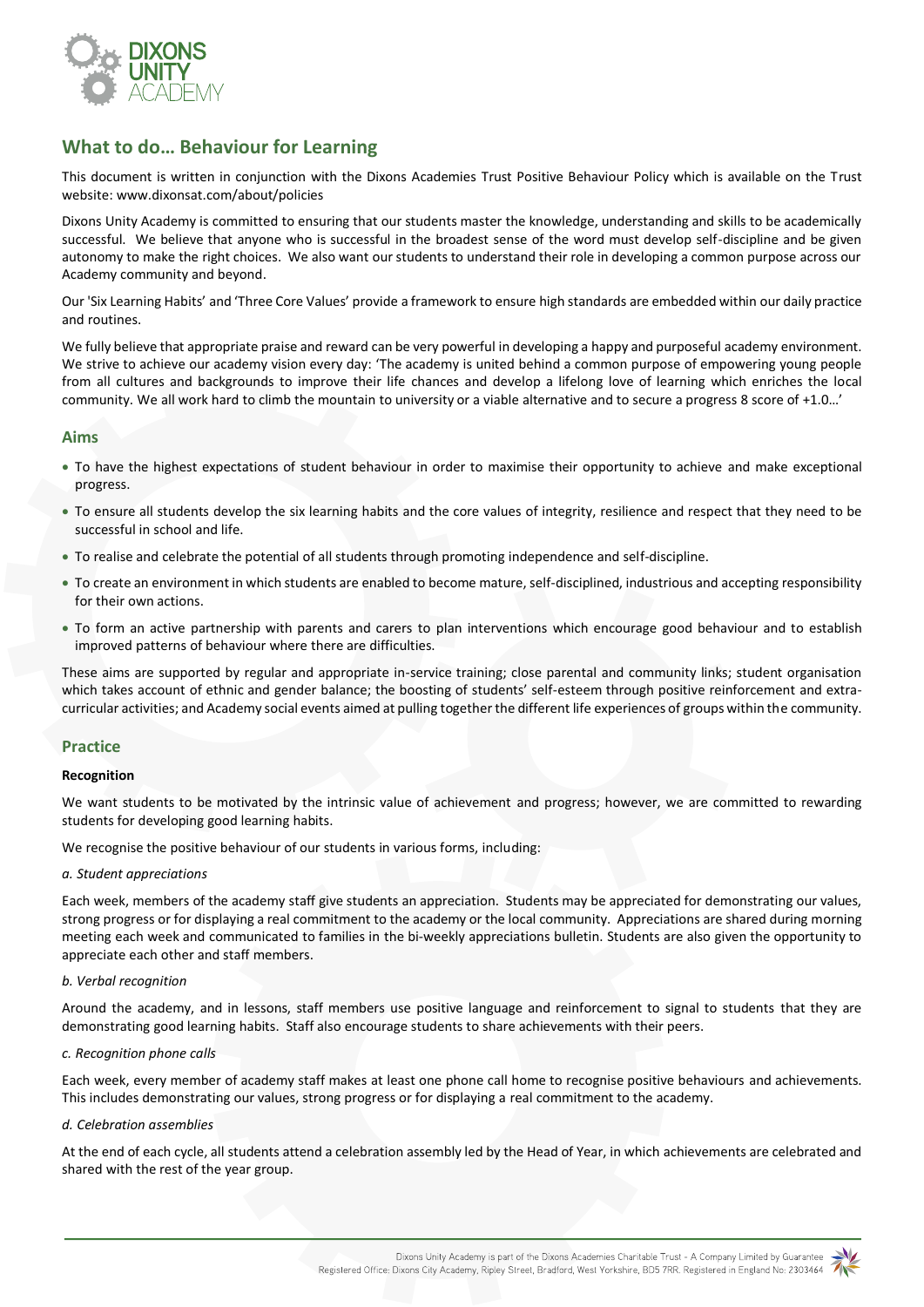#### **Rewards**

A tiered rewards system is in place that allows students to progress from one level to the next based on the number of positives they receive.

- 100 positives Text message home
- 250 positives Postcard home
- 500 positives Pathfinder certificate and pin badge
- 750 positives Letter home
- 1000 positives Explorer certificate and pin badge
- 1500 positives Letter home from the Principal
- 2000 positives Trailblazer certificate and pin badge

## **Six Learning Habits**

All members of staff are expected to actively promote and model the Dixons Unity Academy Learning Habits.

#### • **Always on task**

We expect that students are always working when in the classroom and are directed by the teacher to complete any task. Learning modes signal how the students should be behaving. If a student is not working as directed, they are 'off task'.

#### • **No answering back**

We expect all students to respect the sanctity of the classroom environment and to not challenge teacher's decisions. This wastes learning time. Students should follow all reasonable requests first time; every time and should only speak to staff at the end of a lesson in a respectful manner. Students will be warned about answering back before receiving a detention if the behaviour continues.

#### • **Arrive on time**

Lateness is not acceptable. The academy expects all students to be in the academy and at line up by the time the bell goes at 8.20am. Students arriving to the academy or line up after this time will be deemed late and will receive a half hour same day detention. Habitual lateness will be punished with subsequent one hour or two hour detentions.

#### • **Wear correct uniform**

We expect all students to wear their uniform correctly at all times. The academy has stocks of uniform – including shoes – that students may loan for the day if they arrive at the academy incorrectly attired. Uniform expectations includes hair styles and colours, jewellery expectations and style and/or fit of trousers. Please see the uniform guidelines in the academy planner. Students must wear blazers around the academy. They may remove their blazers at break and lunch time or in lessons if approved by a member of staff. Students wearing incorrect uniform will receive an immediate detention. If they refuse to wear uniform provided by us, they may be placed in isolation until they are meeting our expectations. Defiance around uniform will not be tolerated and the academy will expect full parental support with this.

## • **Be fully equipped**

All students are expected to be ready to learn by having their equipment for every lesson. Students are expected to have the following equipment with them at all times:

- o Black pen
- o Green pen
- o Pencil
- o Ruler
- o Rubber
- o Pencil Sharpener
- o Scientific calculator
- o Glue stick
- o White board pen
- o White board rubber
- o Yellow Highlighter
- o DEAR reading book
- o Planner (Issued to students at the start of each academic year)
- o Locker key
- o PE Kit (on the days they have PE)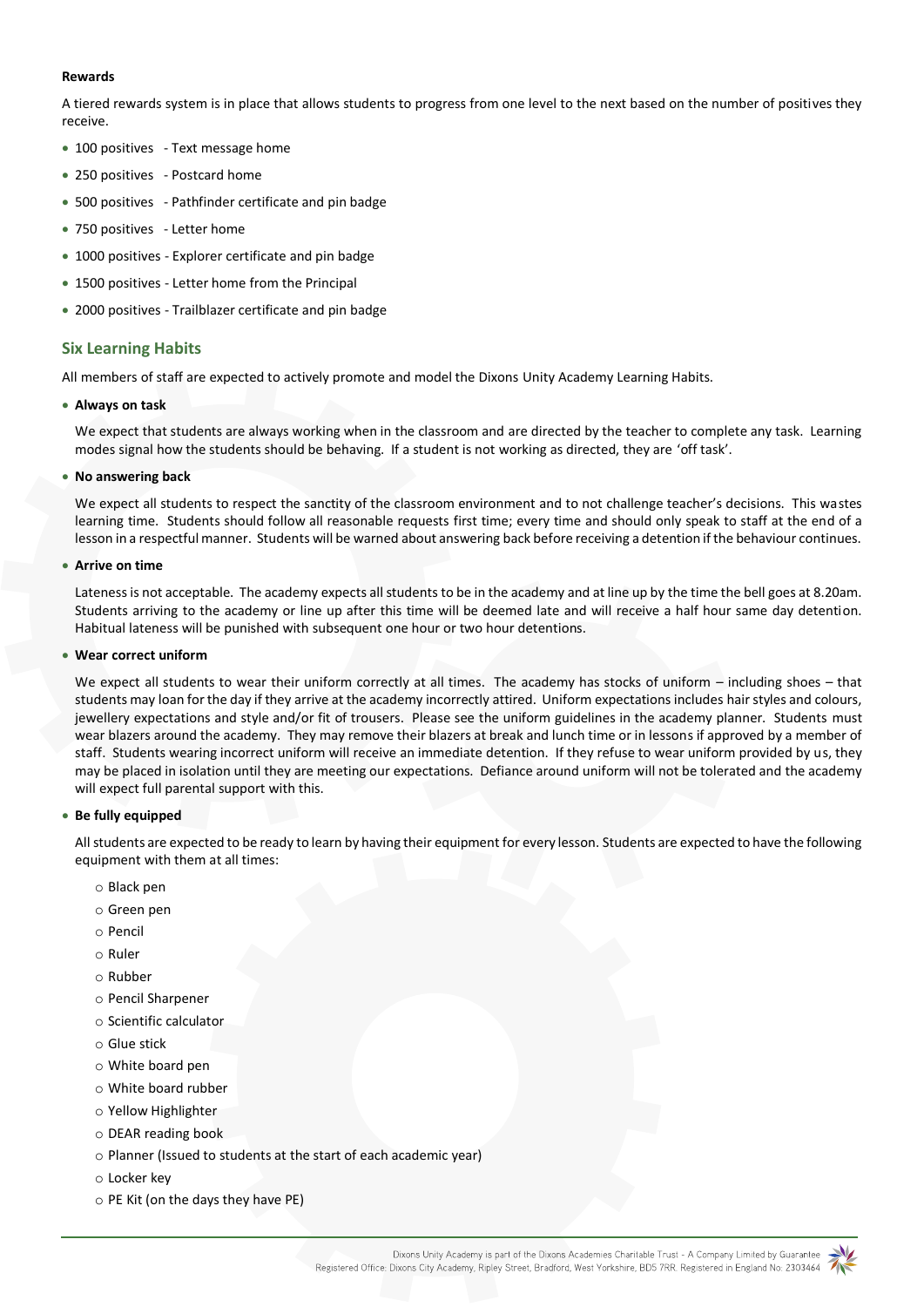#### • **Complete all homework**

Students are expected to complete all homework to the best of their ability – as directed by their classroom teachers. Students must hand in homework by the deadline set by their teacher. If homework is incomplete, not to the required standard or not submitted, the student will receive a same day half hour detention.

## **Behaviour Routines**

#### **Lesson procedure**

During lessons, a student will receive one verbal warning for failing to follow any of the learning habits. Should this behaviour continue, they will receive a further warning; at this stage the student's planner will be taken by the teacher as a visible sign that the final (planner) warning has been issued. If the student continues to misbehave a detention is given immediately. This is written in the student's planner.

- o One behaviour log in a day: 30 minute detention
- o Two behaviour logs in a day: 1 hour detention
- o Five or more behaviour logs in a day: Isolation for a full day plus one hour detention after school
- o Six or more behaviour logs for not following the Learning Habits or Values: Isolation for a full day plus one hour detention after school

Detentions up to period 3 (11.50pm) take place on the same day. Parents will receive a message via text to notify them if their child has a detention. This text will specify the length of time. Please check your child's planner and discuss the reason for the detention with them before ringing the academy as teachers are usually unavailable to discuss the detention until after working hours.

If a student continually receives off task and answering back detentions the sanctions increase as follows:

- $\circ$  Ten always on task/answering back detentions in any one cycle = 1 hour detention
- o Twenty always on task/answering back detentions in any one cycle = 2 hour detention

This will reset every new cycle (13 weeks)

*Nb. There are times where a warning is not suitable and leads to an immediate detention such as uniform, chewing or talking in line up.* 

#### **Escalation using On-Call**

During any one lesson if a student has received their verbal warning, planner warning and a detention, the next stage of our policy is On Call. A member of staff will collect the student from their lesson; the reason for being On Called will determine whether the student is taken to Isolation or buddied to another room. Being On Called means a one-hour detention will be logged as the sanction.

#### **Conduct on corridors**

Students should move safely and quickly around the academy, always on the left and in single file where appropriate. Students should line up outside classrooms in an orderly fashion and only enter with their teacher's authorisation. Volume on the corridors should be no louder than the volume of polite tables or groups learning mode. An immediate detention can be issued if students are misbehaving or being too loud on the corridors.

#### **Lockers**

All students will be allocated a locker when they join Dixons Unity Academy. Students may use their lockers before the start of the academy day, at breaktime, lunchtime and home time. Students should ensure they have their correct equipment and books for all lessons. Visiting lockers outside of these times will result in a detention. If a student loses their locker key, there will be a cost of £2.00 to purchase a new one. All students will be asked to pay a £2.00 locker deposit at the beginning of each year.

#### **Planners**

All students are given a planner at the start of every academic year. Planners are used to help out students stay organised and should be used to record homework and important things. The planner is also a place messages can be written for a parent's attention at home or teachers at school. Planners should be signed every week by both your form tutor and your parents.

#### **Personal Items**

Students should store all personal belongings in their locker. Coats and bags are not permitted to be worn around the Academy. Items such as chewing gum and jewellery (other than one wrist watch) are not allowed in the Academy. If any of these items are brought into school, then they will be confiscated and will only be returned to parents at the end of each Academy term. Mobile phones are not to be switched on or seen in the Academy. We would strongly recommend students do not bring a mobile phone into the Academy. If parents want their child to bring a phone to school for safety reasons, then they must be switched off and kept in lockers (we cannot accept any responsibility for lost or stolen possessions). If a member of staff sees a mobile phone it will be confiscated and will be kept until the end of the day when a parent can come to the academy and collect it - this is non-negotiable.

#### **Serious Incidents**

When a serious incident has occurred at the Academy a full investigation will be undertaken. This will involve taking statements from students and staff where needed. Parents will always be informed when we are dealing with a serious incident. At times we may need

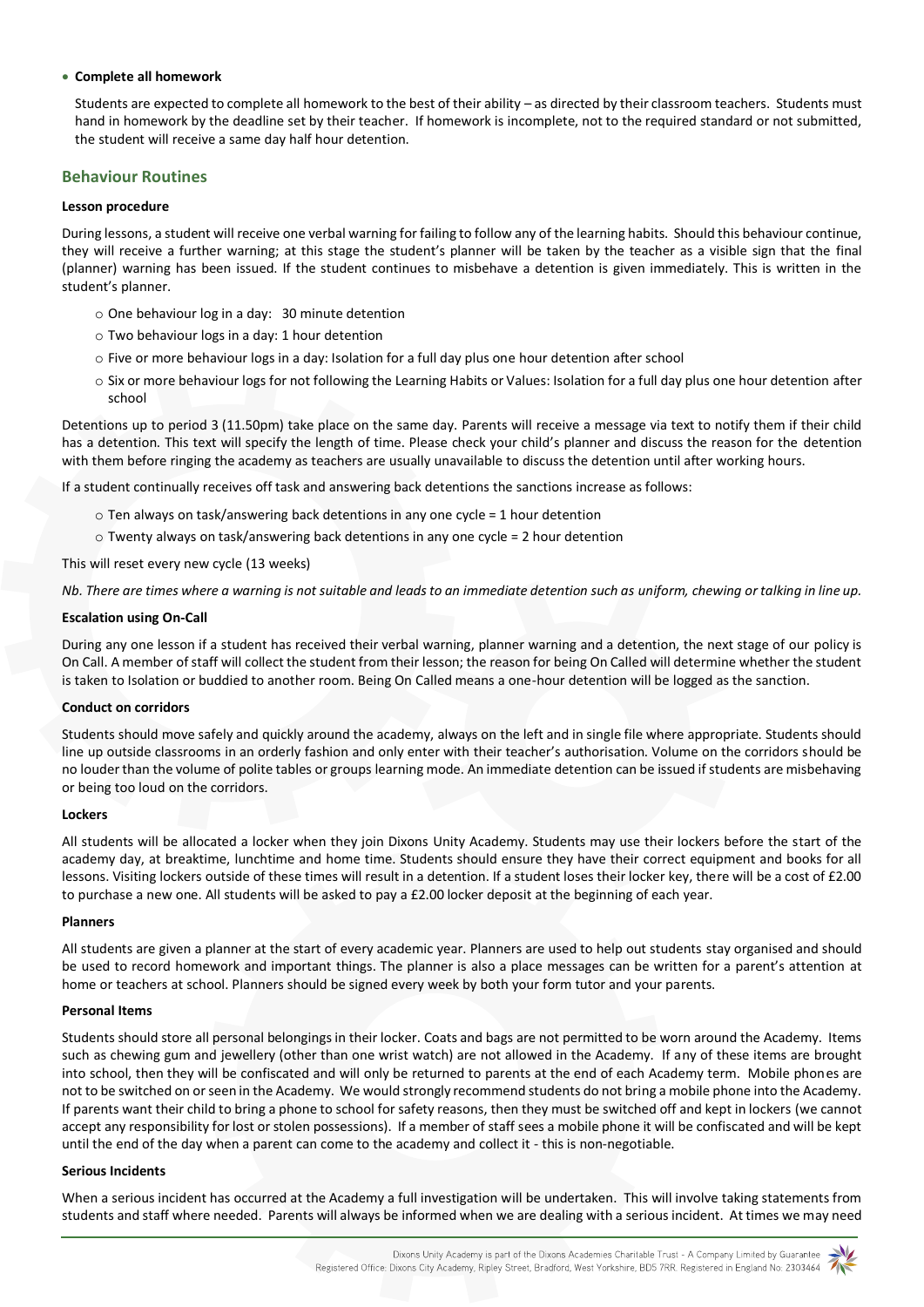to isolate a student during an investigation. When we have completed our investigation parents will be asked to attend the Academy to discuss the incident and possible ways of resolving the situation.

## **Sanctions**

| <b>Sanction</b>                          | <b>Reasons for Sanction</b>                                                                                                                                                                                                                                                                                                                                                                                                                                                                                                                                                                                                                                                                                                                                          |
|------------------------------------------|----------------------------------------------------------------------------------------------------------------------------------------------------------------------------------------------------------------------------------------------------------------------------------------------------------------------------------------------------------------------------------------------------------------------------------------------------------------------------------------------------------------------------------------------------------------------------------------------------------------------------------------------------------------------------------------------------------------------------------------------------------------------|
| Verbal/Planner Warning                   | • First and second instance of off-task behaviour (e.g. talking during silent work)                                                                                                                                                                                                                                                                                                                                                                                                                                                                                                                                                                                                                                                                                  |
| Instant Detention                        | • Not responding to an off-task planner warning or reminder<br>• No equipment in lesson<br>• Missing a deadline or incomplete homework<br>• Talking in line up<br>• Volume or inappropriate behaviour on the corridor<br>• Late to the Academy / lesson<br>• Chewing gum<br>• Using a mobile phone / MP3 player without authorisation<br>• Failure to follow the Academy dress code<br>. Inappropriate language over heard by a member of staff<br>• Misuse of school equipment<br>• Dropping litter in the Academy                                                                                                                                                                                                                                                  |
| Internal Isolation or External Exclusion | • Plagiarism / copying<br>• Refusal to follow the Academy dress code (defiance)                                                                                                                                                                                                                                                                                                                                                                                                                                                                                                                                                                                                                                                                                      |
|                                          | • Refusal to follow staff instructions (defiance)<br>• Truancy<br>• Use of any physical force in school<br>• Damaging school property or other students' property<br>• Sexual harassment<br>• Inappropriate language directed at a member of staff<br>• Failure to attend a detention session<br>• Fighting with another student<br>• Bullying<br>• Abusive language to another students<br>• Smoking on or outside school grounds<br>• Assaulting a member of staff<br>• Dangerous behaviour (including bringing illegal items into the Academy)<br>• Theft / handling stolen goods<br>Nb. Internal Isolation may be used as a tool to prevent further detentions or incidents<br>of misbehaviour occurring, this would be sanctioned by the HOY or a member of SLT |
| Reasonable Adjustments                   | . Where necessary, short-term adjustments may be made to support a student in<br>ensuring that they can follow the academy behaviour policy. These will be<br>considered in relation to the students' needs.                                                                                                                                                                                                                                                                                                                                                                                                                                                                                                                                                         |
| Alternative placements (up to 10 days)   | • Where a student has failed to respond to multiple interventions we may suggest<br>that the student attend another school in their isolation unit.                                                                                                                                                                                                                                                                                                                                                                                                                                                                                                                                                                                                                  |

Dixons Unity Academy is part of the Dixons Academies Charitable Trust - A Company Limited by Guarantee<br>Registered Office: Dixons City Academy, Ripley Street, Bradford, West Yorkshire, BD5 7RR. Registered in England No: 230